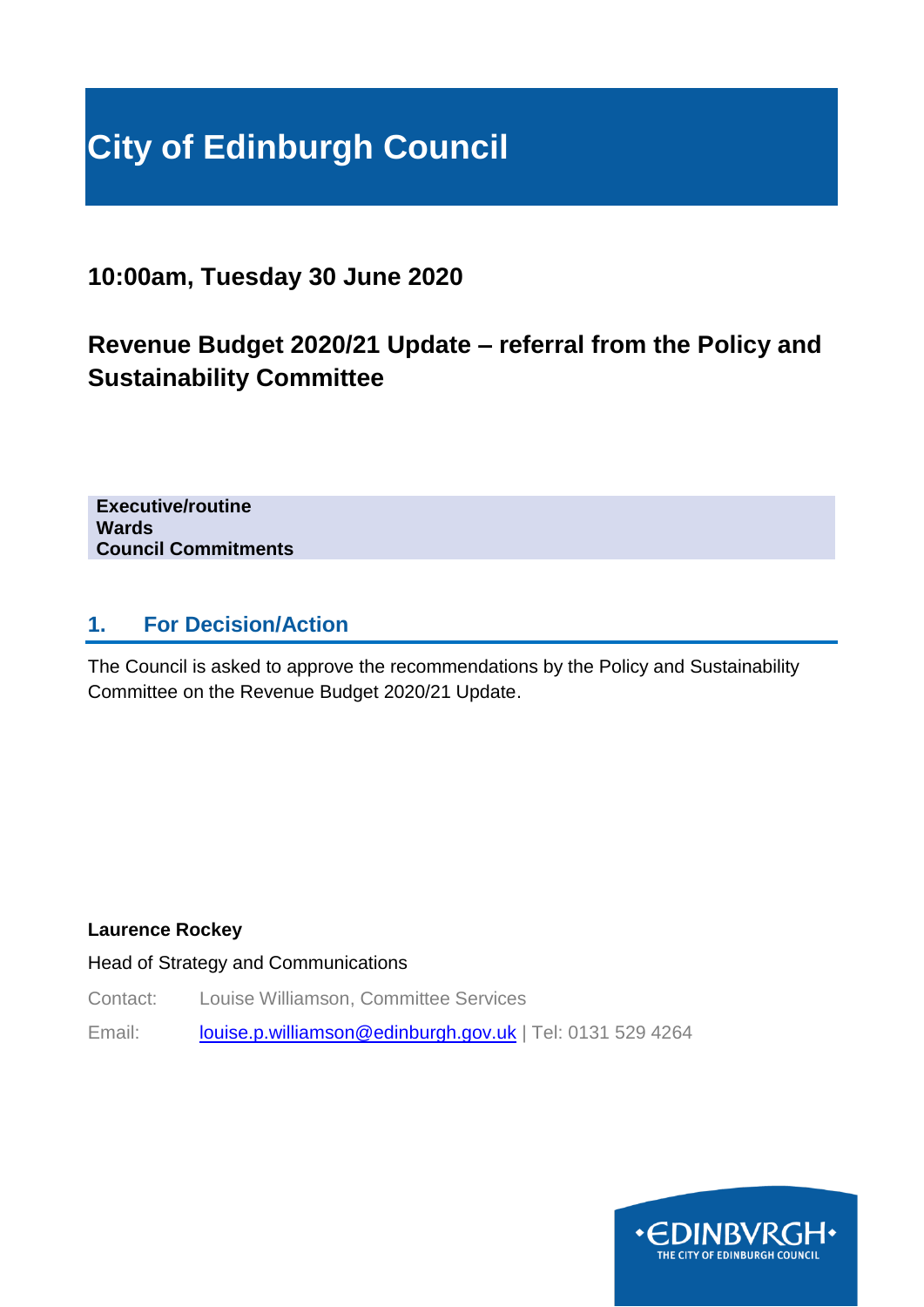# **Revenue Budget 2020/21 Update**

# **2. Terms of Referral**

- 2.1 On 25 June 2020, the Policy and Sustainability Committee considered a report which provided an update on the current assessment of approved savings delivery, management of service pressures and, most materially, the emerging cost and income implications of the coronavirus pandemic on the Council and its ALEOs' activities.
- 2.2 The report set out an overall reduction in the in-year funding gap from £56.5m to £29.9m, mainly through management of savings delivery shortfalls and residual pressures, use of reserves and corporate budgets. Given the potential for this gap to increase further based on the pace of the city's recovery, however, action was urgently required, with the enduring impacts also likely to require a re-assessment of both the content and affordability of the 2020/23 revenue budget framework and ten-year capital budget strategy.
- 2.3 The Policy and Sustainability Committee agreed:
	- 2.3.1 to note the updated estimated expenditure and income impacts of the COVID-19 pandemic on the Council and its ALEOs' activities and the potential sources of funding identified to address them;
	- 2.3.2 to note the extent of progress to date in identifying measures to mitigate both anticipated shortfalls in the delivery of approved savings and residual Directorate pressures;
	- 2.3.3 to note the significant remaining projected in-year shortfall and associated risks linked to further service disruption or slower-than-assumed recovery, with a resulting urgent requirement for increased control to be exercised over all aspects of Council expenditure;
	- 2.3.4 to note that the use of reserves other than for the intended purpose was not sustainable and reduced the ability to make available resources to facilitate economic recovery within the city;
	- 2.3.5 therefore to agree, as an initial step, earmarking the remaining £4.830m of unallocated funding provided as part of the 2020/21 Scottish Budget's Stage One Parliamentary consideration to address expenditure and income pressures arising from the pandemic;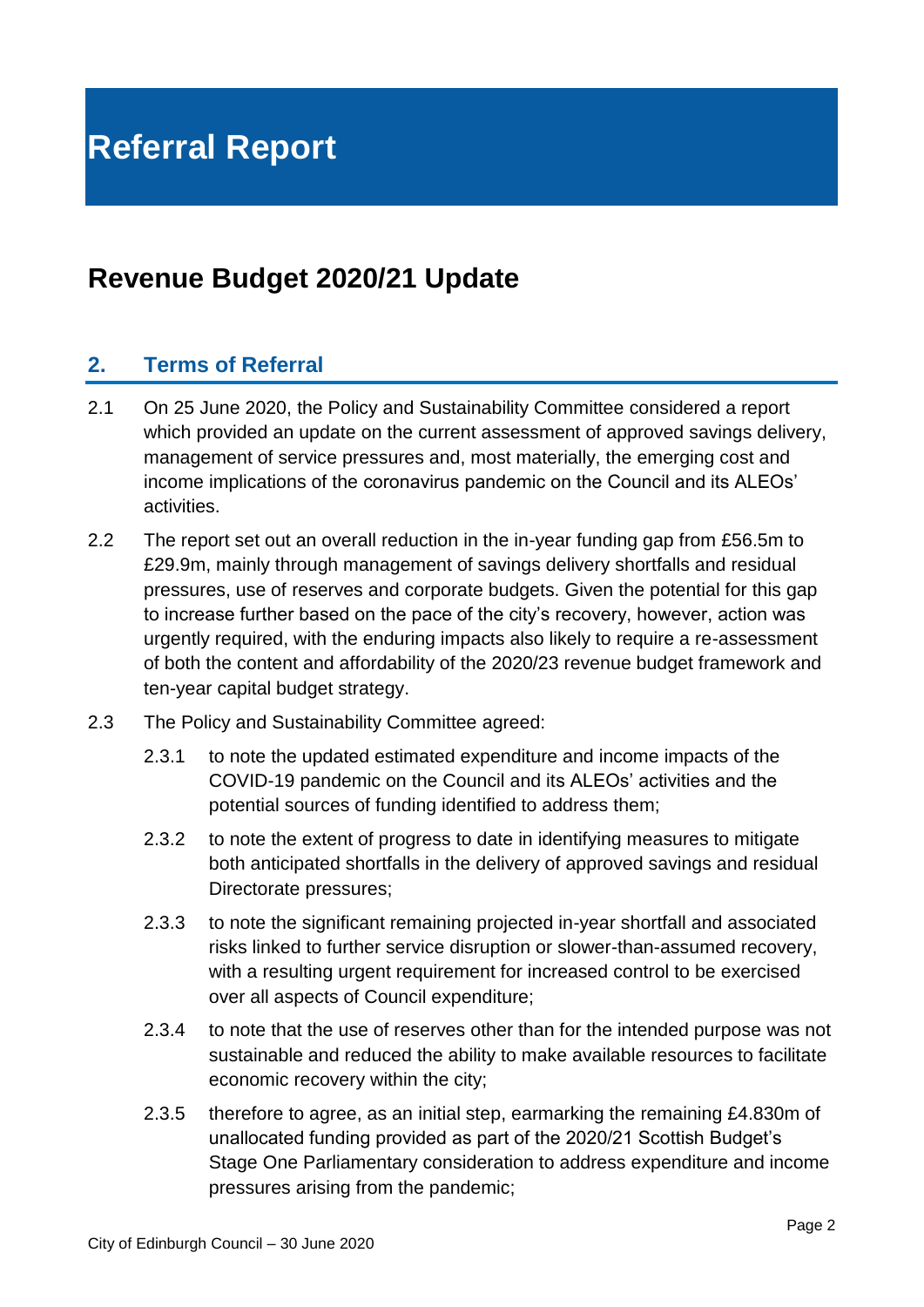- 2.3.6 to confirm the allocation of the previous in-principle £2m contribution to the Edinburgh Integration Joint Board;
- 2.3.7 to agree that any subsequent expenditure requests be considered only in cases where a specific funding source had been identified and expressly brought to the Policy and Sustainability Committee for scrutiny and political decision-making.
- 2.3.8 To refer the report to the Council for approval.

## **3. Background Reading/ External References**

Minute of the Policy and Sustainability Committee of 25 June 2020.

#### **4. Appendices**

Appendix 1 – report by the Executive Director of Resources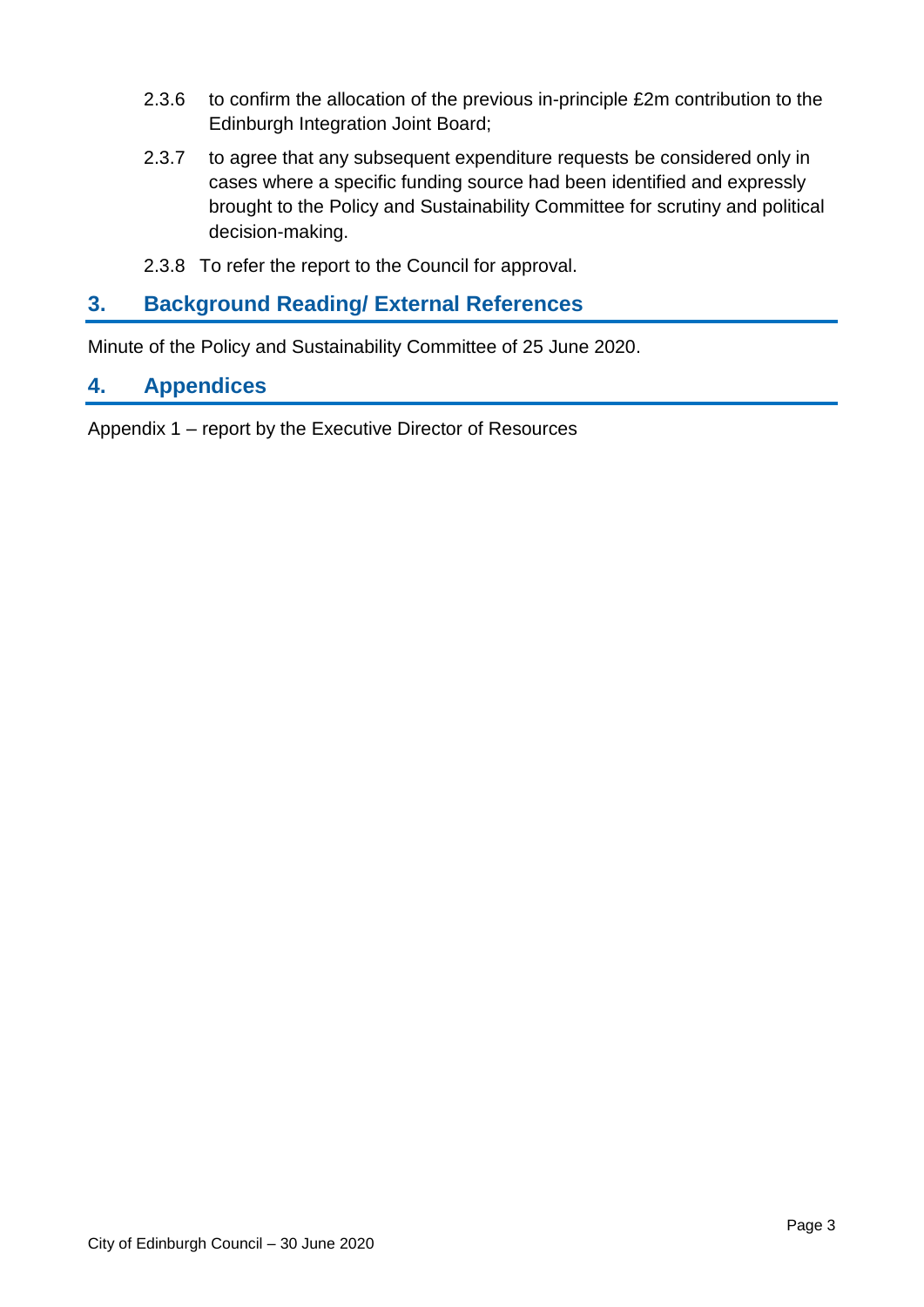# **Policy and Sustainability Committee**

# **10.00am, Thursday, 25 June 2020**

# **Revenue Budget 2020/21 Update**

| <b>Wards</b><br>All<br><b>Council Commitments</b> | <b>Executive/routine</b> | <b>Executive</b> |
|---------------------------------------------------|--------------------------|------------------|
|---------------------------------------------------|--------------------------|------------------|

### **1. Recommendations**

- 1.1 Members of the Policy and Sustainability Committee are asked:
	- 1.1.1 to note the updated estimated expenditure and income impacts of the COVID-19 pandemic on the Council and its ALEOs' activities and the potential sources of funding identified to address them;
	- 1.1.2 to note the extent of progress to date in identifying measures to mitigate both anticipated shortfalls in the delivery of approved savings and residual Directorate pressures;
	- 1.1.3 to note the significant remaining projected in-year shortfall and associated risks linked to further service disruption or slower-than-assumed recovery, with a resulting urgent requirement for increased control to be exercised over all aspects of Council expenditure;
	- 1.1.4 to note that the use of reserves other than for the intended purpose is not sustainable and reduces the ability to make available resources to facilitate economic recovery within the city;
	- 1.1.5 therefore to agree, as an initial step, earmarking the remaining £4.830m of unallocated funding provided as part of the 2020/21 Scottish Budget's Stage One Parliamentary consideration to address expenditure and income pressures arising from the pandemic;
	- 1.1.6 to confirm the allocation of the previous in-principle £2m contribution to the Edinburgh Integration Joint Board; and
	- 1.1.7 to agree that any subsequent expenditure requests are considered only in cases where a specific funding source has been identified and expressly brought to the Policy and Sustainability Committee for scrutiny and political decision-making.

#### **Stephen S. Moir**

Executive Director of Resources

Contact: Hugh Dunn, Head of Finance E-mail: [hugh.dunn@edinburgh.gov.uk](mailto:hugh.dunn@edinburgh.gov.uk) Tel: 0131 469 3150

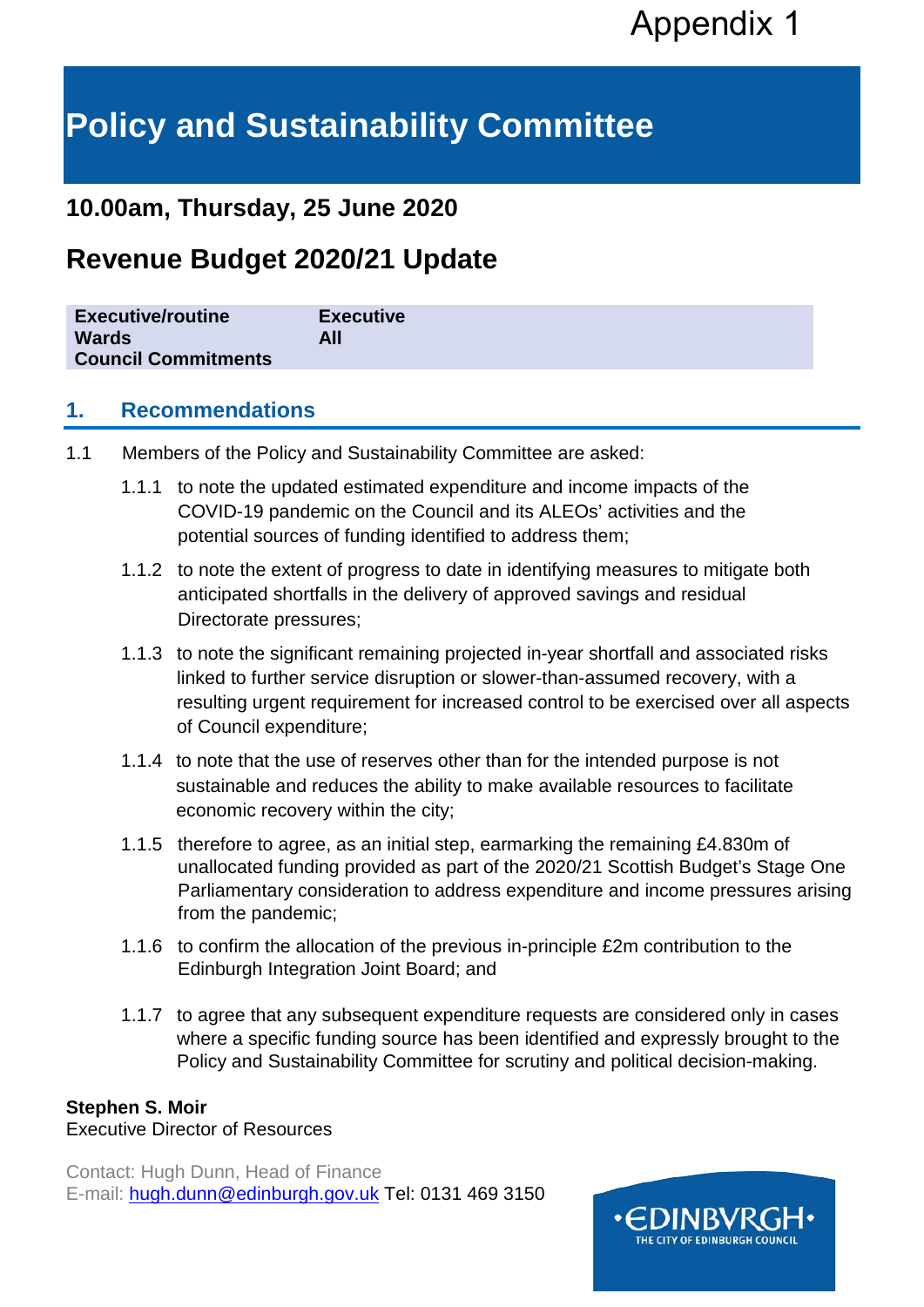# **Revenue Budget 2020/21 Update**

# **2. Executive Summary**

- 2.1 Following the earlier assessments considered by the Leadership Advisory Panel and Policy and Sustainability Committee on 23 April and 28 May respectively, the report updates members on the current assessment of approved savings delivery, management of service pressures and, most materially, the emerging cost and income implications of the coronavirus pandemic on the Council and its ALEOs' activities.
- 2.2 The report sets out an overall reduction in the in-year funding gap from £56.5m to £29.9m, mainly through management of savings delivery shortfalls and residual pressures, use of reserves and corporate budgets. Given the potential for this gap to increase further based on the pace of the city's recovery, however, action is urgently required, with the enduring impacts also likely to require a re-assessment of both the content and affordability of the 2020/23 revenue budget framework and ten-year capital budget strategy.

| <b>Additional net expenditure pressures:</b>     | £m     | £m   |
|--------------------------------------------------|--------|------|
| Estimated COVID-19-specific expenditure and      |        | 85.7 |
| income                                           |        |      |
| Net residual pressures/anticipated shortfalls in |        | 3.0  |
| savings delivery                                 |        |      |
|                                                  |        | 88.7 |
| <b>Potential funding:</b>                        |        |      |
| Confirmed COVID-19 related funding               | (18.2) |      |
| 2020/21 budget - unallocated additional monies   | (4.8)  |      |
| Use of earmarked reserves                        | (19.6) |      |
| Further potential timing-related and corporate   | (16.2) |      |
| savings                                          |        |      |
|                                                  | 58.8   |      |
|                                                  |        |      |
| <b>Remaining shortfall</b>                       |        | 29.9 |

# **3. Background**

3.1 On 20 February 2020, Council approved a balanced revenue budget for 2020/21 and indicative balanced budgets for the following two years, based on assumptions around future grant funding levels. The approved 2020/21 budget is underpinned by the delivery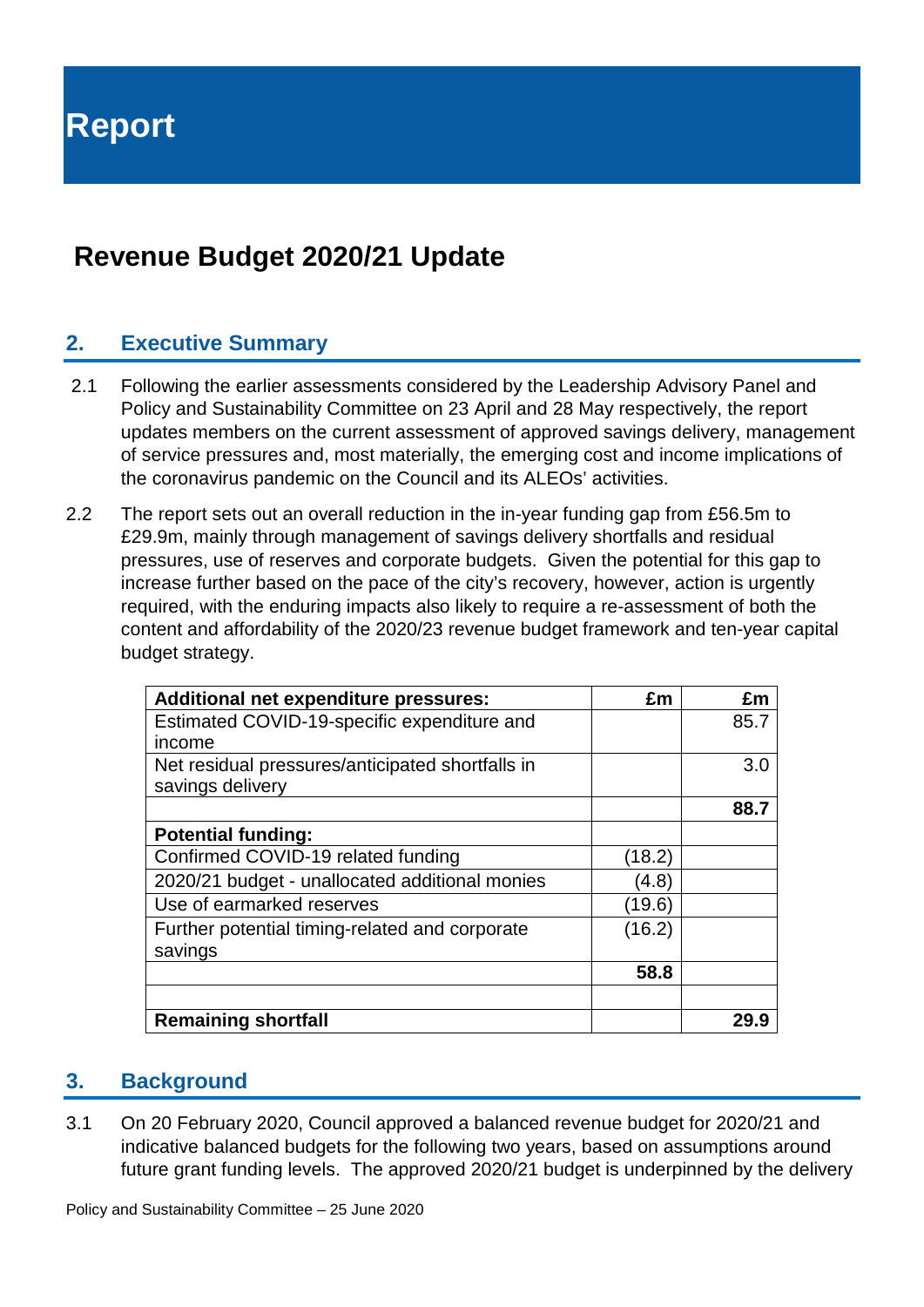of £34.9m of savings, as well as the management of around £15m of residual pressures once account is taken of the additional investment included within the budget framework.

- 3.2 As in previous years, Finance staff have undertaken an assessment of the implementation plans in place both to deliver approved savings measures and manage residual pressures. Based on this assessment, the report to the Committee's previous meeting on 28 May indicated that some £15.5m of savings and/or required mitigating measures were at risk of non-delivery and Executive Directors were therefore requested to bring back, to this meeting, proposed measures to address these in full.
- 3.3 In view of the profound and still-emerging impacts of the COVID-19 pandemic, however, the report's primary focus was on updated estimates of the related cost and income implications for the Council and its ALEOs. Based on an assumed six-month period of disruption, total expenditure and income estimates of £85.9m were identified which, when added to the £15.5m above, resulted in a need to identify internal and external funding and savings totalling £101.4m, primarily in 2020/21. Against this, confirmed or anticipated savings of £44.9m had been identified, leaving an overall shortfall of £56.5m.
- 3.4 The report therefore updates members on main three areas:
	- (i) progress by Directorates in identifying additional offsetting measures to address, in full, projected shortfalls in savings delivery and/or management of pressures;
	- (ii) updated expenditure and income estimates of the impacts of the pandemic on the Council and its ALEOs' activities; and
	- (iii) based on the above and best indications of available external and internal funding, the extent of the remaining funding gap and identification of proposed further measures to ensure the Council's financial sustainability in both the immediate and more medium term.

#### **4. Main report**

#### **Delivery of approved savings and management of residual pressures**

- 4.1 Since 2012/13, the Council has approved for delivery over £350m of savings, equivalent to around a third of its current net budget. This level of savings has been required as a result of cost pressures arising from increasing, mainly demographic-led demand, legislative reform, inflationary uplifts and rising expectations and a level of available grant funding, Council Tax and other income that has not kept pace. The cumulative impact of successive years' savings requirements has inevitably made the delivery of further incremental reductions and management of pressures increasingly challenging.
- 4.2 Based on an assessment undertaken by Finance staff, the report to the Committee's previous meeting on 28 May highlighted a potential combined shortfall across approved savings and residual pressures (under an assumed six-month service disruption scenario) of £15.547m. While this sum is much smaller than the Council's financial exposure to the impacts of the pandemic, effective management of pressures and shortfalls in savings delivery is nonetheless fundamental to the sustainability and integrity of the budget framework.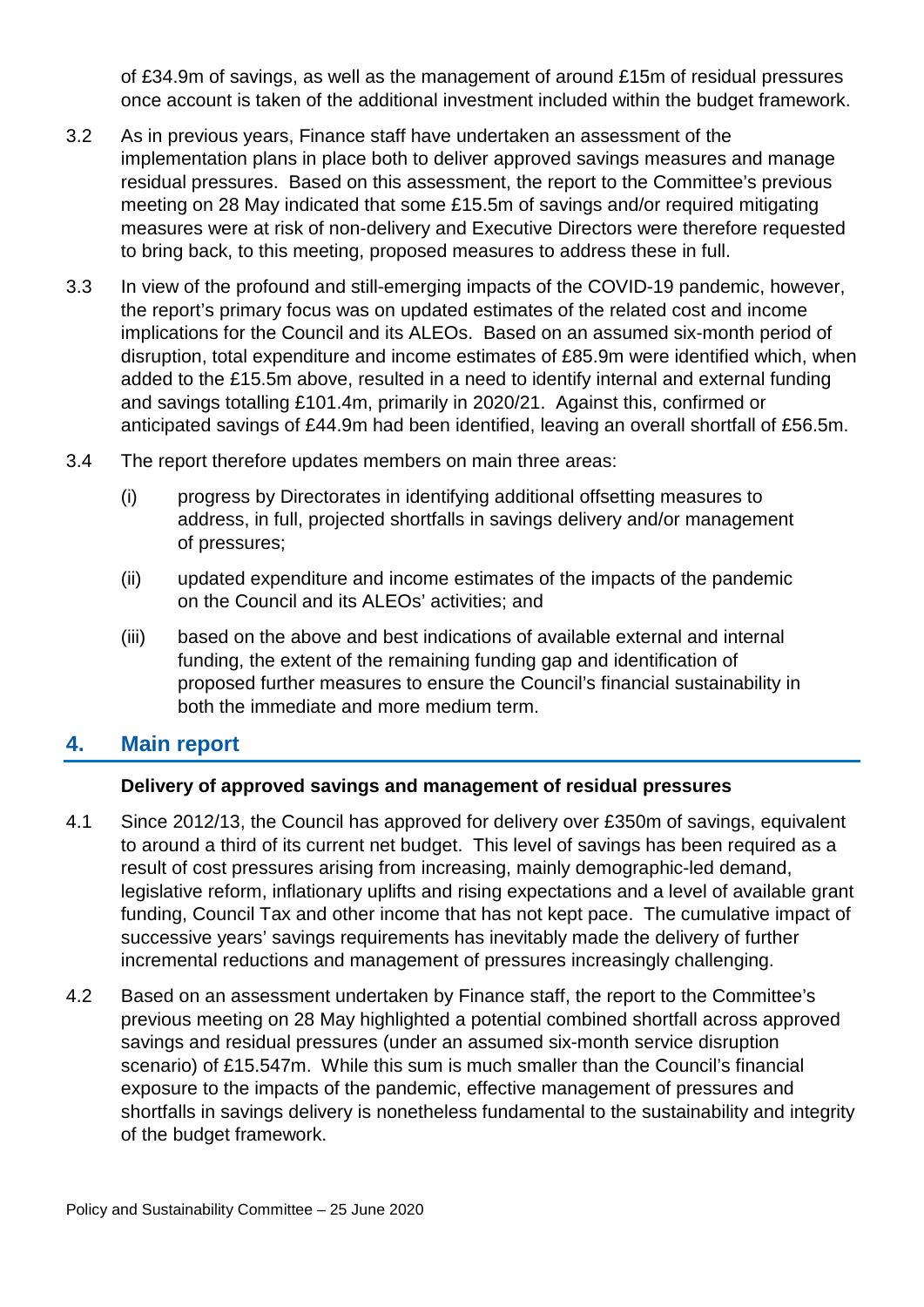- 4.3 As a result, in addition to seeking to maximise levels of external funding and identify available contributions from non-service budgets and reserves to address COVID-related costs, the report indicated that Executive Directors would be asked to initiate reviews to include rigorous scrutiny of discretionary expenditure, overtime and agency spend, together with an enhanced focus on identifying additional savings resulting from the Council's current reduced scale and prioritisation of activity in both the immediate and medium term. The proposed measures would be reported to the Committee's next meeting on 25 June.
- 4.4 Good progress has been made across all three Directorates affected, with a summary of the position shown in the table below. Of the estimated £11.070m of residual pressures and shortfalls within services, net potential mitigations totalling £8.070m have been identified, leaving a need to develop £3m of further measures.

| <b>Directorate</b>              | <b>Gross</b><br>pressures<br>and<br>unrealised<br>savings per<br>P&S report,<br>28 May (£m) | Net actual or<br>potential<br>mitigations<br>identified<br>$(\text{Em})$ | Remaining<br>unmitigated<br>pressures<br>and shortfall<br>$(\text{Em})$ |
|---------------------------------|---------------------------------------------------------------------------------------------|--------------------------------------------------------------------------|-------------------------------------------------------------------------|
| <b>Communities and Families</b> | 2.854                                                                                       | (2.854)                                                                  | 0.000                                                                   |
| Place                           | 6.085                                                                                       | $(3.085)^1$                                                              | 3.000                                                                   |
| Resources                       | 2.131 <sup>2</sup>                                                                          | $(2.131)^3$                                                              | 0.000                                                                   |
|                                 | 11.070                                                                                      | (8.070)                                                                  | 3.000                                                                   |
| Council-wide savings            | 3.623                                                                                       | (4.477)                                                                  | (0.854)                                                                 |
| Fees and charges income uplifts | 0.854                                                                                       | 0.000                                                                    | 0.854                                                                   |
| <b>Total</b>                    | 15.547                                                                                      | (12.547)                                                                 | 3.000                                                                   |

- 4.5 This sum assumes full mitigation of pressures and savings delivery shortfalls in both the Communities and Families and Resources Directorates, albeit each is dependent on tightened recruitment controls and, in the case of Resources, a vacancy freeze for the remainder of the year across the majority of the service. Within Place, while potential measures have been identified to address the majority of the previously-estimated level of pressures, work is continuing to identify additional newly-required actions to offset £1.6m of other pressures emerging from detailed analysis of the 2019/20 service outturn.
- 4.6 Of the measures identified by Executive Directors, the majority represent savings resulting from reduced levels of activity linked to decisions already taken as part of the city's pandemic response and, as such, do not require explicit approval. Further

<span id="page-6-0"></span> <sup>1</sup> While £4.717m of potential mitigations have been identified, detailed analysis of the service outturn indicates an increase in underlying pressures and projected non-delivery of savings of some £1.6m, primarily in Waste, Fleet, Transport and Scientific, Bereavement and Registration Services.

<span id="page-6-1"></span><sup>&</sup>lt;sup>2</sup> The target issued for Resources also reflected the need for full mitigation of a COVID-related pressure, estimated at £1.1m, relating to delayed implementation of staffing- and ICT-related measures within Customer and Digital Services. Corresponding measures to address this target in full have been identified.

<span id="page-6-2"></span><sup>&</sup>lt;sup>3</sup> The net mitigations identified for Resources also reflect the emergence of additional pay-related pressures within Property and Facilities Management of £0.530m.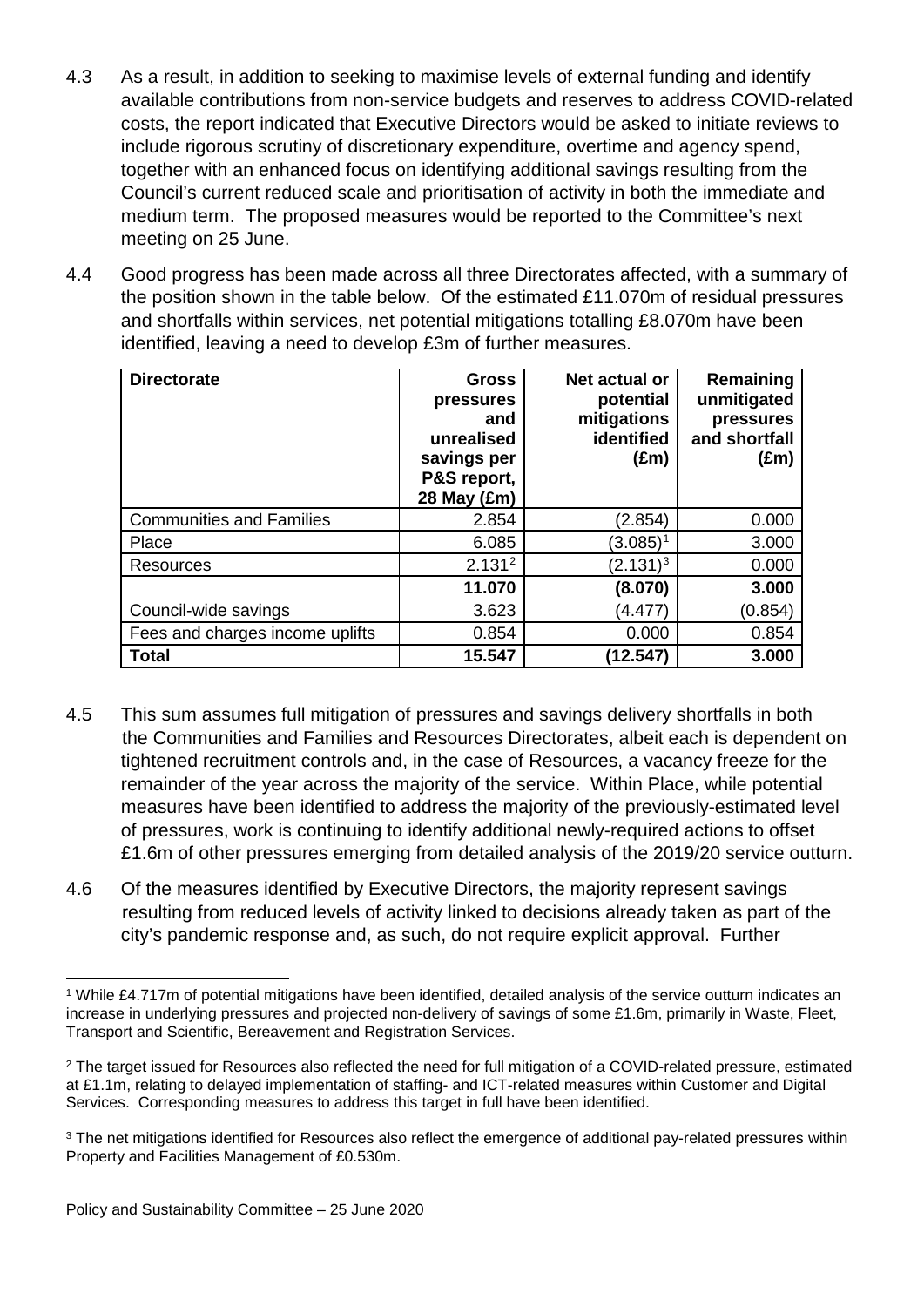measures identified within the Place Directorate will be reported, as appropriate, to members for consideration.

- 4.7 The report to the Committee's last meeting also highlighted a potential shortfall of £4.477m in non-service areas, linked to cessation of, or reductions in demand for, chargeable Council services and enforced delayed implementation of Council-wide reviews. As noted in the Capital Update report included elsewhere on today's agenda, in view of confirmed expenditure slippage of £18.6m in 2019/20 and estimated further slippage of £161m in 2020/21, these shortfalls are now expected be managed through related reductions in loans charges.
- 4.8 While a full assessment will only be possible after the detail of the Council's revised operating model is available, the one-off nature of the majority of the measures identified thus far (mainly savings linked to reduced in-year levels of activity, with the additional costs and income losses separately captured as part of the Council's COVID impacts monitoring) means that they are unlikely, of themselves, to address the longer-term sustainability of the budget framework, with more fundamental service prioritisation required to address the unaffordability of current activity.

#### **COVID-19 expenditure and income impacts – all services (including Council companies and Arm's Length Organisations)**

- 4.9 An interim update has also been provided by service areas and the Council's ALEOs on COVID-related expenditure and income impacts, based on a three-month shutdown period and a gradual resumption of services over the following three months. While the overall position is largely unchanged, a number of elements have been updated and are shown in Appendix 1. **A more detailed update, including an assessment of the impact on the Council's ALEOs, will be provided to the Committee's meeting on 23 July**.
- 4.10 It is likely, however, that these estimates will increase further as the timing and nature of the recovery phase becomes clearer, particularly in respect of phased school re-opening and the associated implications for additional teaching and other support staffing costs, ICT, increased cleaning regimes and PPE. At this stage, it is being assumed that these costs, estimated at £12.7m for the period until the end of December 2020 (and not included in the above estimates) will be addressed through a combination of available flexibilities in the application of Early Years expansion, Pupil Equity and Scottish Attainment Challenge funding, alongside redirection of savings in Devolved School Management (DSM) budgets. Work is continuing, in partnership with the Scottish Government, around modelling a range of further re-opening scenarios.
- 4.11 There is a risk, however, either that costs increase or the full assumed flexibilities are not available, adding further to the funding requirement noted above. In addition, due in part to the impacts of continuing social distancing on the timing and costs to completion of relevant projects, a shortfall in available capital resources for the early years expansion programme is now anticipated.
- 4.12 The First Minister confirmed on 16 June that an additional £12.6m would be made available across Scotland to ensure the continuing provision of free school meals for eligible pupils during the summer holidays. While Edinburgh's precise allocation remains to be confirmed, it is being assumed that this funding will address, in full, previous cost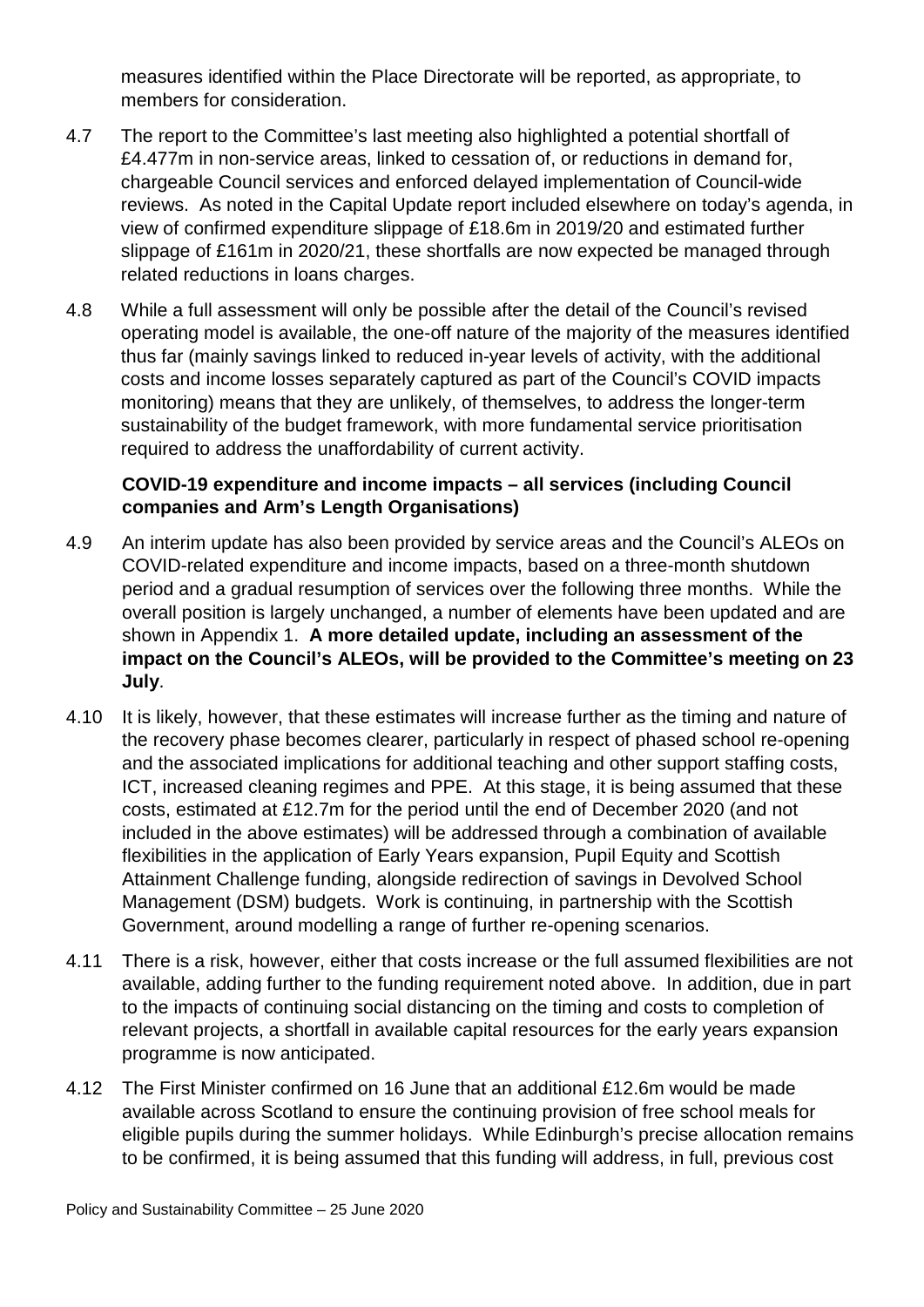estimates included in this area. In addition, £15m of further funding will be made available to ensure continuing support to a range of households experiencing difficulty in accessing or affording food during the pandemic. The implications of this announcement for the support of wider food distribution within the city are being clarified and an update will therefore be provided at the Committee's meeting on 23 July.

- 4.13 On 16 June, the Cabinet Secretary for Finance also announced a £230m Scotland-wide Return to Work package of measures intended to stimulate the post-pandemic economy. The initiative covers construction, low-carbon projects, digitisation and business support and will provide a flow of work for businesses and support jobs. The package includes a number of elements (including funding for roads maintenance, regeneration projects, social distancing adaptations for buses and digitisation for education services) that may result in the provision of additional funding to local government. An update will be provided to the Committee at its meeting on 23 July.
- 4.14 At the meeting of the Policy and Sustainability Committee on 11 June, members agreed to the phased reintroduction of parking charges and associated enforcement with effect from 22 June. While this will clearly result in a decrease in overall income lost relative to the preceding three-month period, given uncertainty over levels of short-term demand once charges are reintroduced, no material change is proposed at this time to the current assumption of bringing in 50% of budgeted income over the period from July to September. As with all assumptions, the accuracy of this will be reviewed in light of actual expenditure and income levels.
- 4.15 Given the number of variables involved, no detailed financial modelling has yet been undertaken to assess the impact of any repeat waves of infection and associated lockdown. It seems safe to assume, however, that such events would only increase the overall funding gap, underlining the importance of identifying additional savings as a matter of urgency. Greater insight into the precise cost impacts of service resumption will also be obtained as the detail of the Council's recovery plan and, in particular, the Service Operations work programme, becomes available. More generally, while the expenditure and income impacts in the preceding sections are best-estimates, there are clearly downside risks should the city's recovery be slower than assumed and a number of variant scenarios are therefore also being considered.

#### **Other changes since report to Policy and Sustainability Committee on 28 May**

4.16 In addition to the changes outlined in the preceding sections, work has continued to identify additional funding sources to offset the expenditure impacts of current service disruption.

#### **Furloughing application**

- 4.17 On 10 June, the Council applied to HM Revenue and Customs to furlough some 430 staff roles in areas meeting the principal requirements of the Coronavirus Job Retention Scheme (CJRS), namely that:
	- (i) service costs are mainly financed through fees and charges income;
	- (ii) current COVID-19 related activity has resulted in a significant loss of service income that has not been offset, or addressed, through grant or other funding;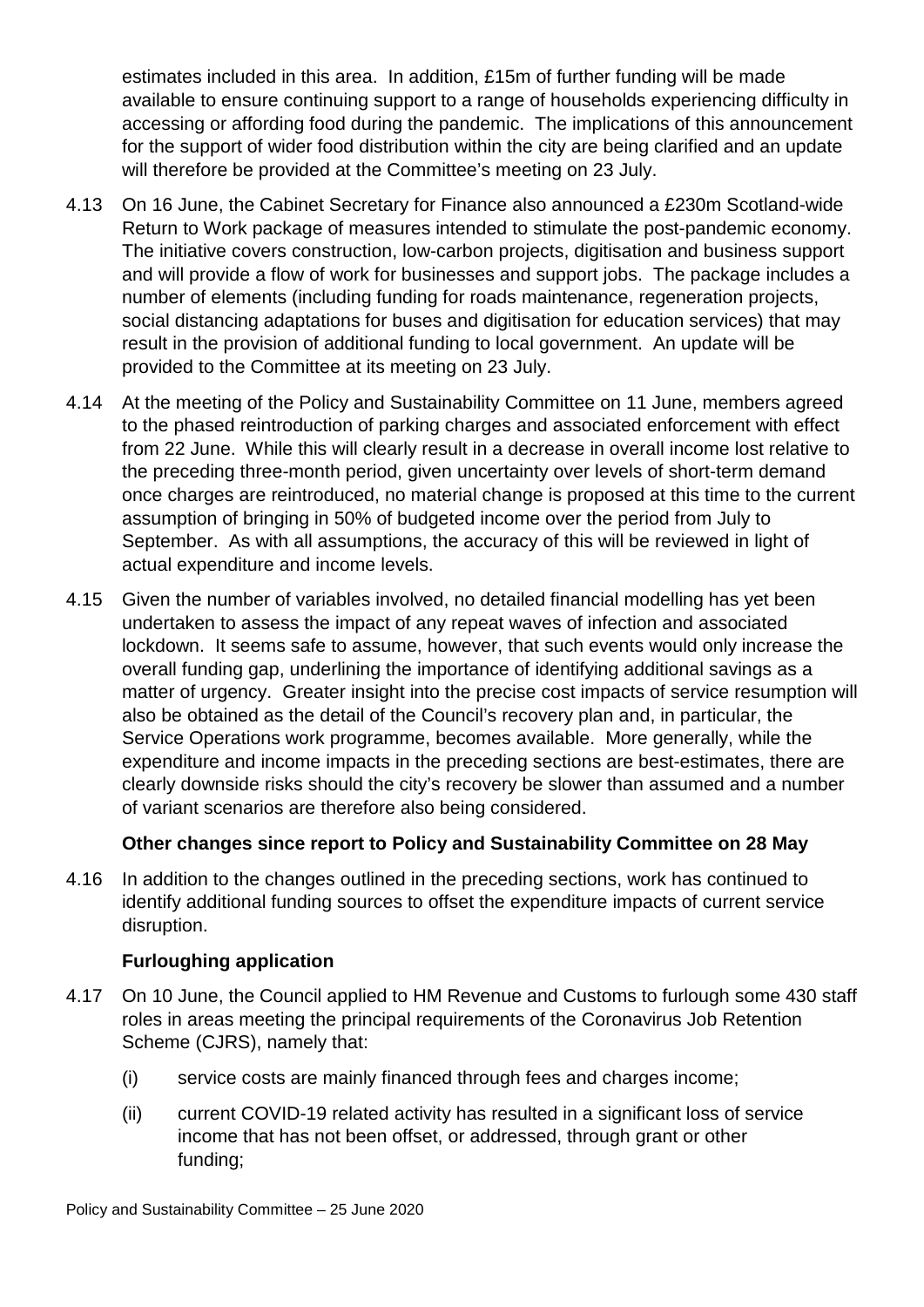- (iii) the staff concerned cannot be redeployed to assist with the organisation's COVID-19 response; and
- (iv) without financial support, the staff could be at risk of redundancy.
- 4.18 The staff for whom furloughing support has been sought are employed across the areas of outdoor education, corporate catering and the Council's cultural venues. As the Council will top up the employees' pay and all current terms and conditions are maintained, there will be no detriment to those in scope and a memorandum of understanding with the joint trade unions has been agreed and signed.
- 4.19 The employees' participation in the scheme will initially be for three weeks and subject to on-going review thereafter. Assuming approval by HM Revenue and Customs, accessing the scheme provides access to potential furlough income of more than £500,000 between June and, at the latest, October 2020.

#### **Review of earmarked reserves and timing-related and other corporate savings**

- 4.20 In view of the fragility of the Council's current-year financial position, a **further review of its earmarked reserves** has been undertaken to identify any sums that could additionally be applied in 2020/21. While this review has identified sums totalling **£8.35m**, it should be emphasised that application of these sums may expose the Council to increased risk, thus reinforcing the pressing need for recurring savings to be identified in the current and future financial years so as not to compromise its financial sustainability.
- 4.21 In addition to these sums and as noted at Paragraph 4.7, continuing low interest rates, confirmation of the capital outturn for 2019/20 and levels of projected slippage for 2020/21 have allowed, besides the £4.477m used to mitigate in-year shortfalls in Council-wide savings and fees and charges delivery, a further **£2.5m** in loans charge savings to be made available to address other pressures. These savings, along with **£2.65m** of anticipated recurring savings in Council Tax and past service pension costs (informed by analysis of the 2019/20 outturn), are also available to contribute towards the overall shortfall.

#### **Updated overall position**

4.22 The combined impact of the management of residual savings and pressures (£12.5m per Paragraph 4.4) and identification of additional potential contributions from reserves and other corporate savings (£13.5m per Paragraphs 4.20 and 4.21) has offset the influence of increased COVID-19 impacts in reducing the overall funding gap from £56.5m to £29.9m as shown in the following table:

| Additional net expenditure pressures: | £m | Ξm |
|---------------------------------------|----|----|
|---------------------------------------|----|----|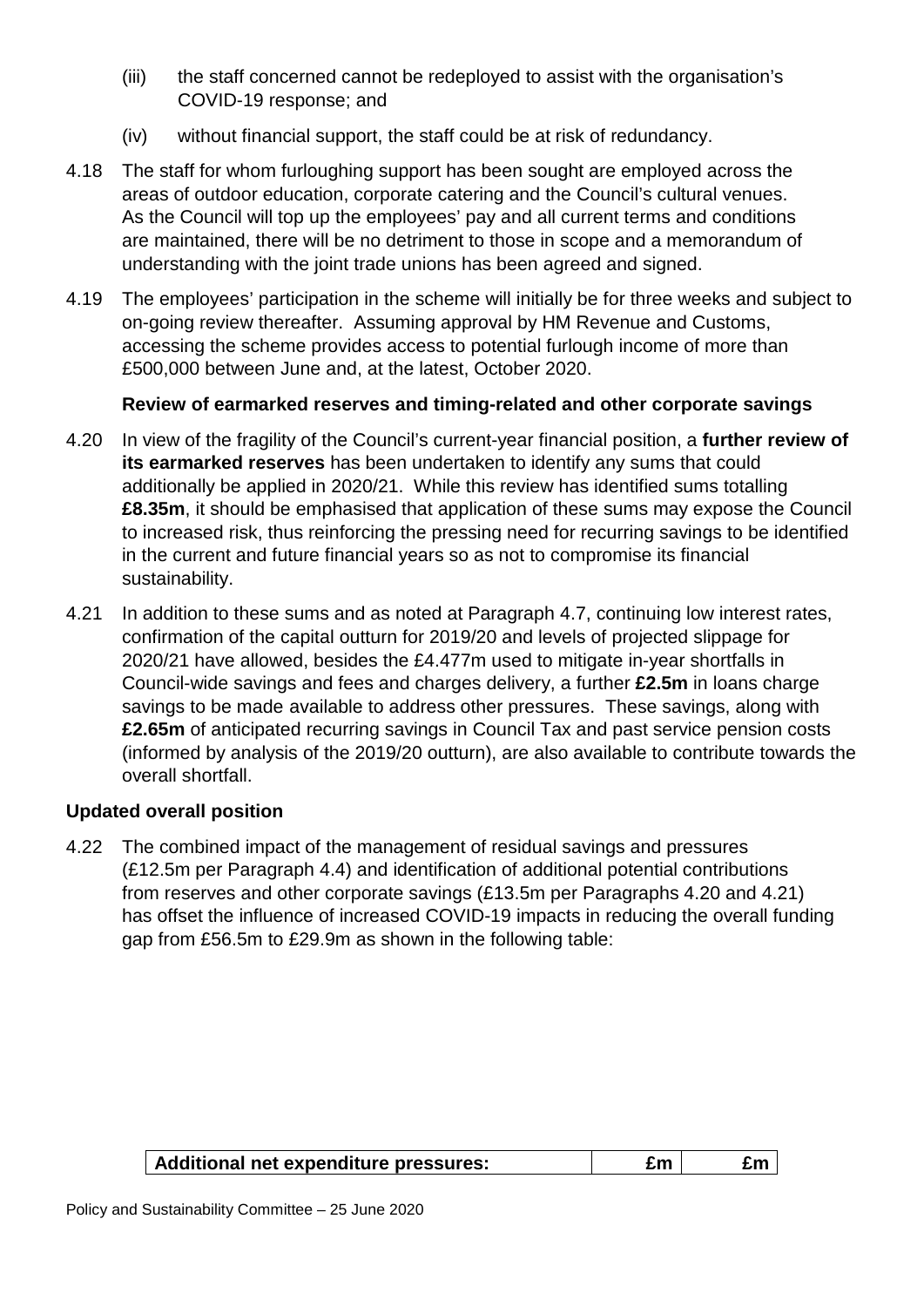| Estimated COVID-19-specific expenditure and<br>income                |           | 85.7 |
|----------------------------------------------------------------------|-----------|------|
| Net residual pressures/anticipated shortfalls in<br>savings delivery |           | 3.0  |
|                                                                      |           | 88.7 |
| <b>Potential funding:</b>                                            |           |      |
| Confirmed COVID-19 related funding                                   | (18.2)    |      |
| 2020/21 budget - unallocated additional monies                       | $(4.8^4)$ |      |
| Use of earmarked reserves                                            | (19.6)    |      |
| Further potential timing-related and corporate                       | (16.2)    |      |
| savings                                                              |           |      |
|                                                                      | 58.8      |      |
|                                                                      |           |      |
| <b>Remaining shortfall</b>                                           |           |      |

- 4.23 It is becoming increasingly clear, however, that without the provision of additional resources at UK level triggering Barnett Consequentials for Scotland, any significant amount of further funding is unlikely to be forthcoming. Spend to date on the Scottish Government's pandemic response has exceeded available funding and is therefore understood to have used, in full, any additional resources relative to its planning assumptions resulting from the original UK 2020/21 Budget announcement in early March.
- 4.24 While the LGA has now chosen to lobby separately, co-ordinated activity across the four nations of the UK will continue, emphasising the need for both additional resourcing and further fiscal flexibilities. With this in mind, discussions between COSLA and the Scottish Government are continuing with the intention of jointly approaching the UK Treasury on these issues. A complementary Scotland-specific lobbying and engagement strategy is also being developed.
- 4.25 COSLA officials and Director of Finance representatives are also examining, with Scottish Government officials, other possible financial flexibilities including a number that, while not addressing the additional costs incurred, would at least spread their impact over a number of years.
- 4.26 If, after some or all of these measures have been applied and further representations made to the UK and Scottish Governments, a shortfall still remained, it would be possible to apply up to £13m from the Council's unallocated general reserve. This action is not recommended, however, due both to current wider risks and uncertainties and the fact that these reserves would then require to be replenished through the identification of further savings in future years and may require unbudgeted costs to be met from core service budgets, leading to reductions in service provision.

<span id="page-10-0"></span> <sup>4</sup> The available sum reflects the decision of the Policy and Sustainability Committee on 28 May 2020 to award continuing funding to a number of organisations previously supported by the Communities and Families grants programme.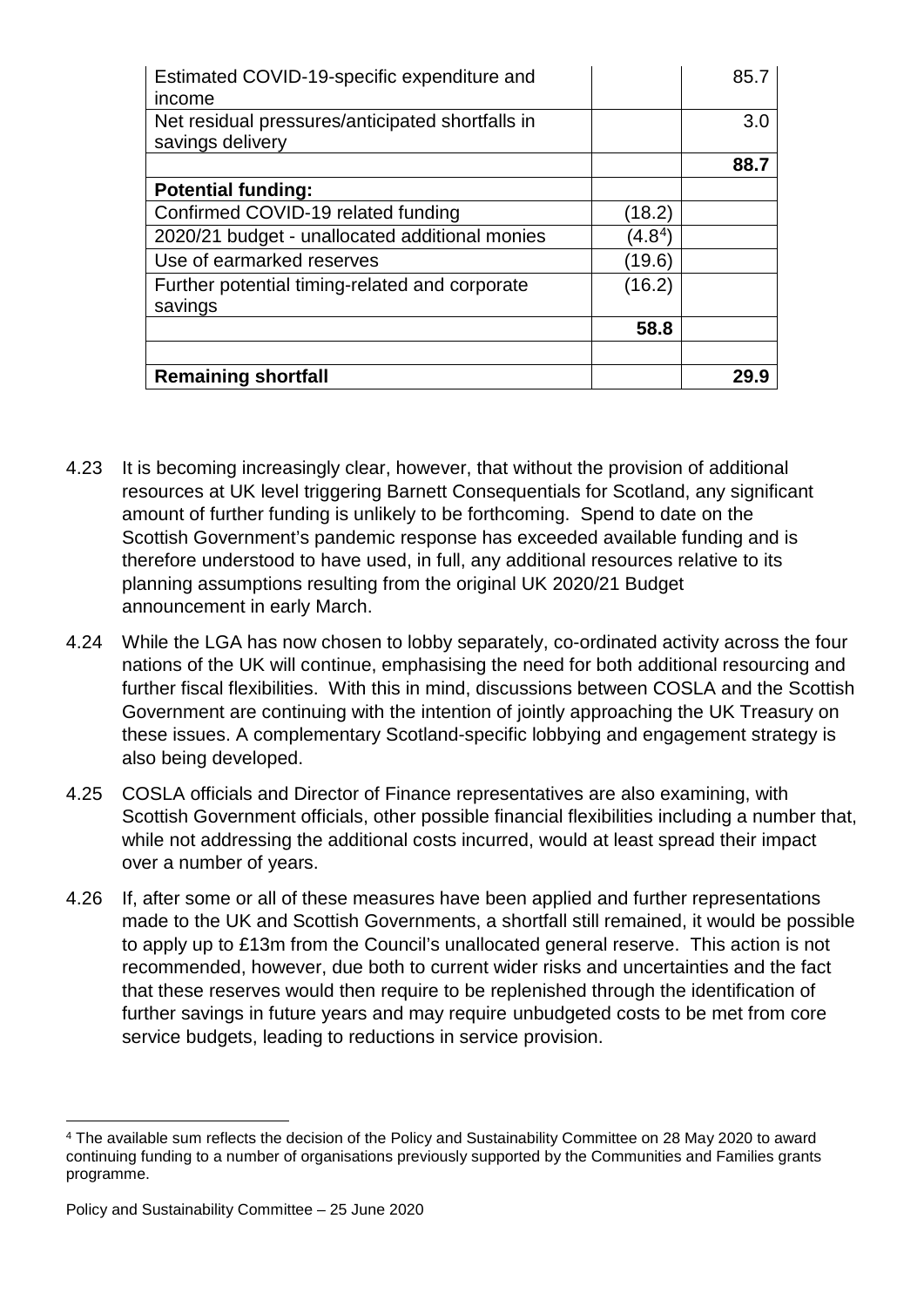4.27 As was emphasised in the previous update report to the Committee, given the magnitude of the funding deficit, options to reduce service levels significantly in nonpriority areas are increasingly likely to be required.

#### **Edinburgh Integration Joint Board (EIJB)**

- 4.28 The cost and income estimates above do not include those for the EIJB which are captured in the Health and Social Care Partnership's (H&SCP) Mobilisation Plan. The current iteration of the plan indicates full-year expenditure of some £57.34m, the majority of which relates to other community care costs, although this estimate continues to be refined as the immediate and medium-term impacts of the pandemic become clearer. The plan also reflects the anticipated additional implementation cost of the 3.3% uplift to contract hourly rates to allow voluntary and independent social care providers to ensure that all social care support workers will have their pay increased to at least the Living Wage Foundation hourly rate of £9.30 from 6 April 2020. The Chief Officer of the H&SCP continues to engage with the Scottish Government on both issues with a view to ensuring that additional anticipated costs are appropriately recognised, although given the extent of the shortfall in funding announced thus far, there is a significant risk that these sums will not be met.
- 4.29 At the request of Local Government, however, an initial first tranche of funding of £50m was released to address expenditure incurred to date. The Edinburgh Health and Social Care Partnership's share of this sum is £4.056m and this has now been received.
- 4.30 The Chief Officer and her team also continue to develop the EIJB plan and associated savings and recovery programme necessary to deliver a balanced budget position for 2020/21. An update report was considered by the Board on 28 April and set out a revised projected savings target of £12.2m. Potential further actions and contributions of £7m have been identified, including the in-principle £2m contribution from the Council earmarked within the additional monies provided as part of the 2020/21 Scottish Draft Budget Bill's Parliamentary consideration, resulting in a residual in-year deficit of £5.2m. An additional range of options will continue to be investigated to address the remaining shortfall, with an update provided at the Board's next scheduled meeting on 21 July. In recognition of likely continuing increased demand and to provide greater certainty for these deliberations, it is recommended that members now formally approve the Council's £2m contribution.

### **Priority actions**

- 4.31 While the report sets out, at Paragraph 4.22, a significant reduction in the residual funding gap, it is clear that the Council's financial position remains fragile and, as such, more urgent action is required, particularly given the potential for disruption to be more long-lasting than currently assumed. Actions taken thus far by Executive Directors have reduced the impact of residual pressures and savings delivery shortfalls to £3m, with an expectation that this sum will be fully addressed in the coming months, consistent with their responsibilities to maintain expenditure within budgeted levels as set out in the Financial Regulations.
- 4.32 Executive Directors will, nonetheless, continue to examine all means to reduce expenditure further by scrutinising all discretionary spend, overtime and agency spend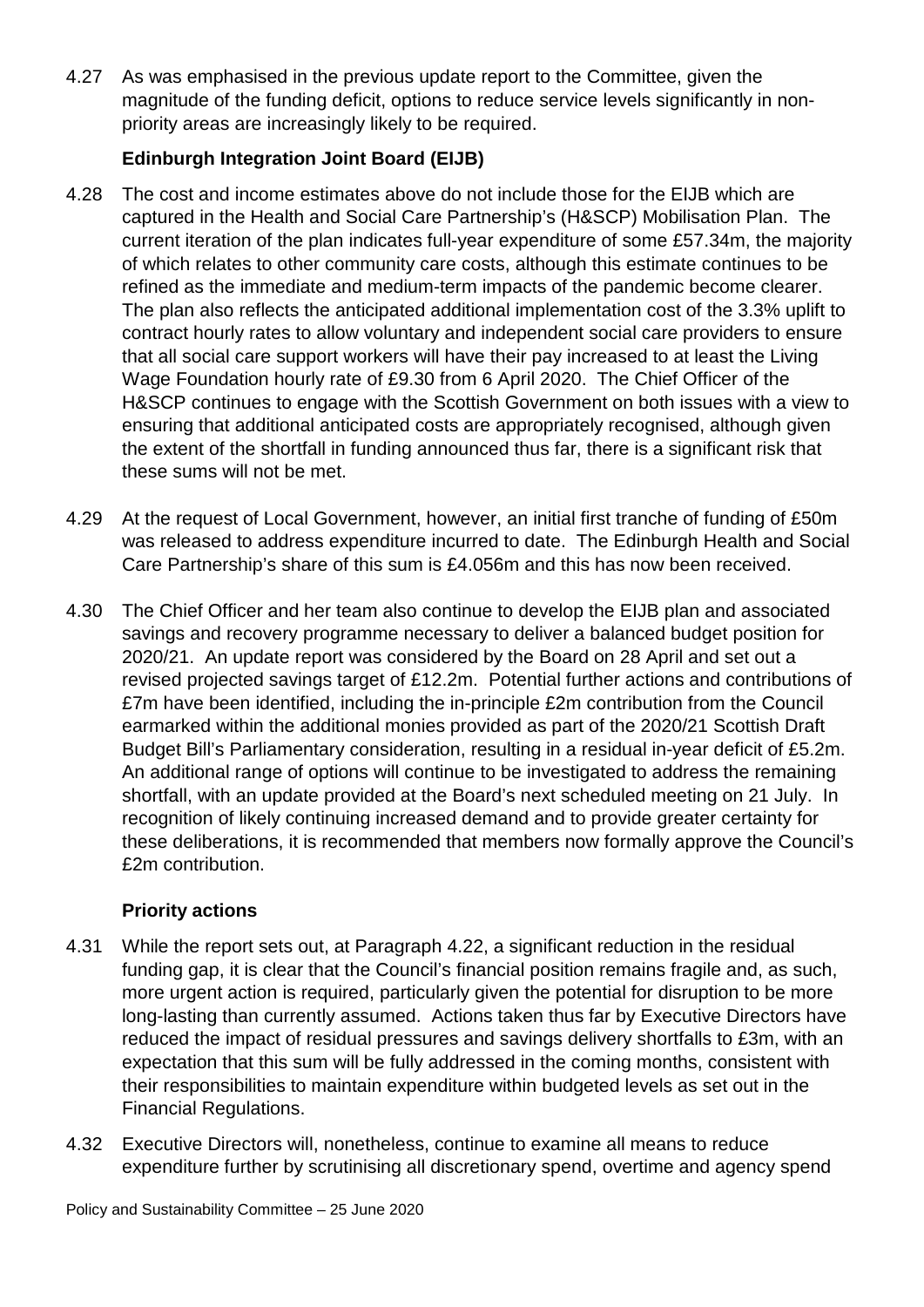and re-doubling efforts to identify additional savings resulting from the Council's reduced scale of activity in both the immediate and medium-term. Given the impact of successive years' savings requirements, however, it is highly unlikely that these actions alone will be sufficient to address the remaining gap, either in 2020/21 or subsequent years. In addition, increased reliance on contributions from earmarked reserves for reasons other than they were established is clearly not a sustainable approach over the medium to longer term and restricts the Council's subsequent ability to support economic recovery.

- 4.33 Elected members have a key role in supporting the Head of Finance as the Council's statutory section 95 officer in all financial matters, including setting the Council's budget and subsequently ensuring that proper control is exercised through regular scrutiny and challenge of spend projections, such that expenditure is maintained within the level of resources available. In view of the seriousness of the current financial position, **as a first step, it is recommended that members now earmark, in full, the remaining £4.83m of monies provided at Stage One of the 2020/21 Scottish Draft Budget's Parliamentary consideration to address the residual funding shortfall.**
- 4.34 It is further recommended that members endorse the principle that any subsequent requests to Executive Committees or Council to incur additional, non-essential expenditure **are considered only in cases where a specific funding source has been identified.** This needs to take place, however, within the context of a more fundamental re-assessment of the Council's services, priorities and operating models as part of the Adaptation and Renewal Programme, informed by conversations with key stakeholders across the city. These conversations will also need to be conducted against a backdrop of on-going affordability, considering both service reduction and possible cessation.

# **5. Next Steps**

- 5.1 The cost and income impacts of the Coronavirus pandemic will continue to be actively tracked and refined as additional clarity is received on the timing and nature of any relaxation of current lockdown restrictions. These estimates will be shared with COSLA and form part of liaison and negotiation with the Scottish and UK Governments around the provision of corresponding funding.
- 5.2 As noted in the main report, Executive Directors have brought forward additional measures to offset savings delivery shortfalls and residual service pressures. The impact of these measures, alongside any further available non-service savings, will continue to be regularly reported to elected members.
- 5.3 While a broad route map for the recovery phase has been set out by the Scottish Government, the speed and nature of this process (including the potential for further lockdowns) remains, by its nature, unclear. A slower recovery is, however, likely to add further to the funding gap due to continuing income losses for a range of Council services and, in particular, its ALEOs.

# **6. Financial impact**

6.1 The report sets out a range of significant expenditure pressures, both in respect of Council services and impacts on the activities of the Council's ALEOs. While a number of potential funding sources and other measures have been identified to address, at least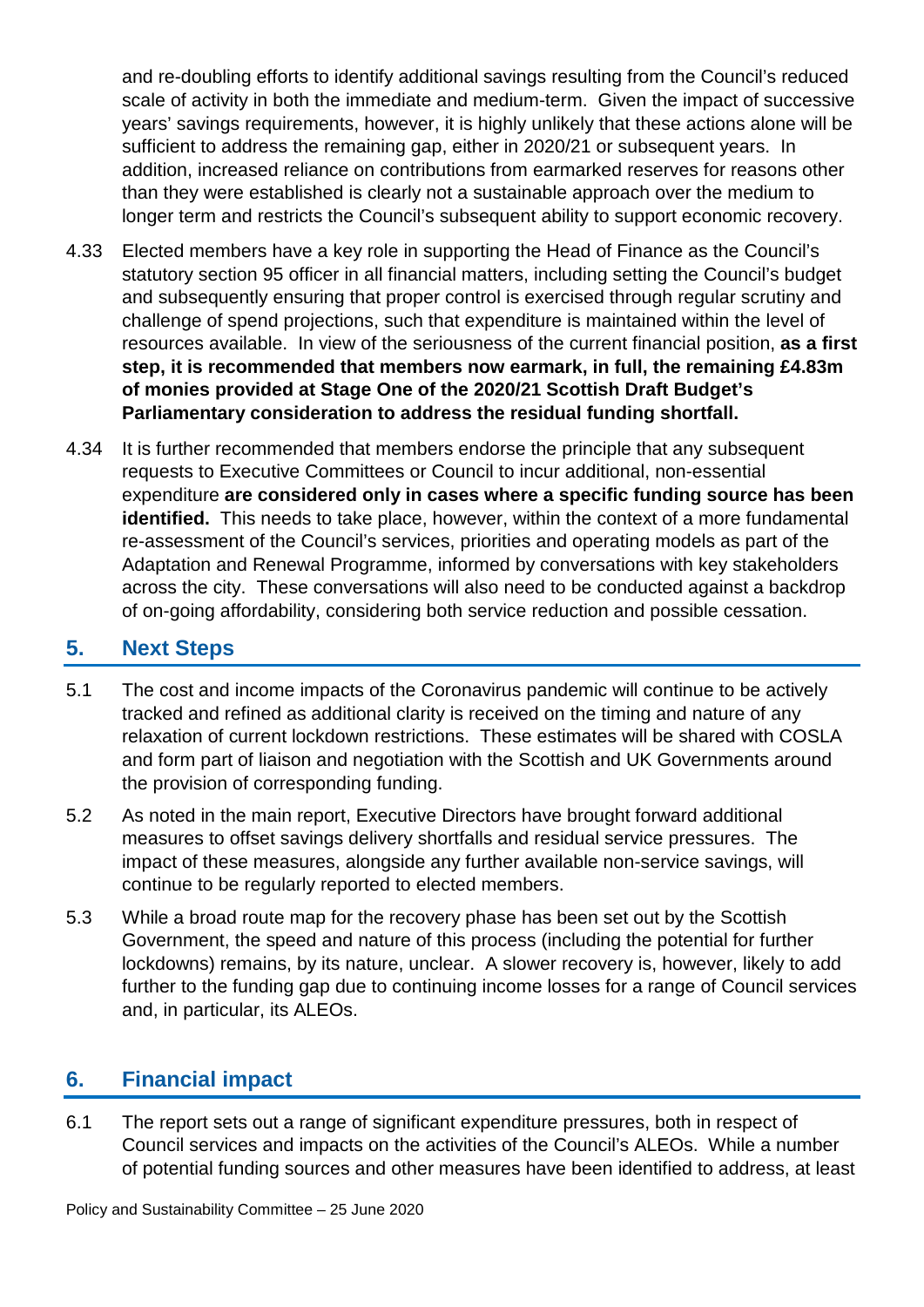in part, these shortfalls, it is likely that the affordability of the wider budget framework will require to be re-assessed, including the impacts of COVID-19 on the Council's capital investment programme. An initial report on this latter aspect is included elsewhere on today's agenda.

- 6.2 Initial analysis of the underpinning assumptions and savings approved for delivery as part of the 2021/22 and 2022/23 revenue budget indicates a number of measures, delivery of which may now require to be reassessed. These include the assumed on-going receipt of the Lothian Buses dividend, application of an IJB savings target and future increases in Council Tax and other fees and charges levels.
- 6.3 These sums have the potential to increase further should in-year pressures (including greater demand in such areas as homelessness) and shortfalls in savings delivery not be managed on a sustainable basis in future years. In addition, due to the wider economic outlook and consequent increase in public expenditure and reduction in taxation revenues, there may be implications for future years' revenue funding settlements.

## **7. Stakeholder/Community Impact**

7.1 The scale and coverage of the impacts linked to the pandemic will require extensive and continuing engagement with key stakeholders as the city enters the recovery phase.

## **8. Background reading/external references**

- 8.1 [Revenue Budget 2020/21 Update,](https://democracy.edinburgh.gov.uk/documents/s24143/6.4%20-%20Revenue%20Budget%20Update%2020.21.pdf) Policy and Sustainability Committee, 28 May 2020
- 8.2 [2020/21 Financial Plan,](https://democracy.edinburgh.gov.uk/documents/s23888/6.1%20-%20Financial%20Plan%202020-21.pdf) Edinburgh Integration Joint Board, 28 April 2020
- 8.3 [Revenue Budget 2020/21 Update,](https://democracy.edinburgh.gov.uk/documents/s23895/11.1%20Public%20Revenue%20Budget%202020-21%20Update.pdf) Policy and Sustainability Committee, 23 April 2020
- 8.4 [Council's Change Strategy: Planning for Change and Delivering Services 2020/23](https://democracy.edinburgh.gov.uk/documents/s13866/Item%207.1%20-%20Councils%20Change%20Strategy%20Planning%20for%20Change%20and%20Delivering%20Services%20202023%20-%20Progress.pdf) Progress Update, Finance and Resources Committee, 14 February 2020
- 8.5 Council Change Strategy [2020/23: Risks and Reserves,](https://democracy.edinburgh.gov.uk/documents/s13861/Item%207.2%20-%20Council%20Change%20Strategy%202020-23%20Risks%20and%20Reserves.pdf) Finance and Resources Committee, 14 February 2020
- 8.6 [Coalition Budget Motion,](https://democracy.edinburgh.gov.uk/documents/s14355/Coalition%20Budget%20Motion.pdf) City of Edinburgh Council, 20 February 2020
- 8.7 [Revenue Monitoring 2019/20](https://democracy.edinburgh.gov.uk/documents/s12880/Item%207.1%20-%20Revenue%20Monitoring%20M8%20Report.pdf) Month Eight Position, Finance and Resources Committee, 23 January 2020

#### **9. Appendices**

Appendix 1 – Revenue Budget 2020/21 – update of key assumptions